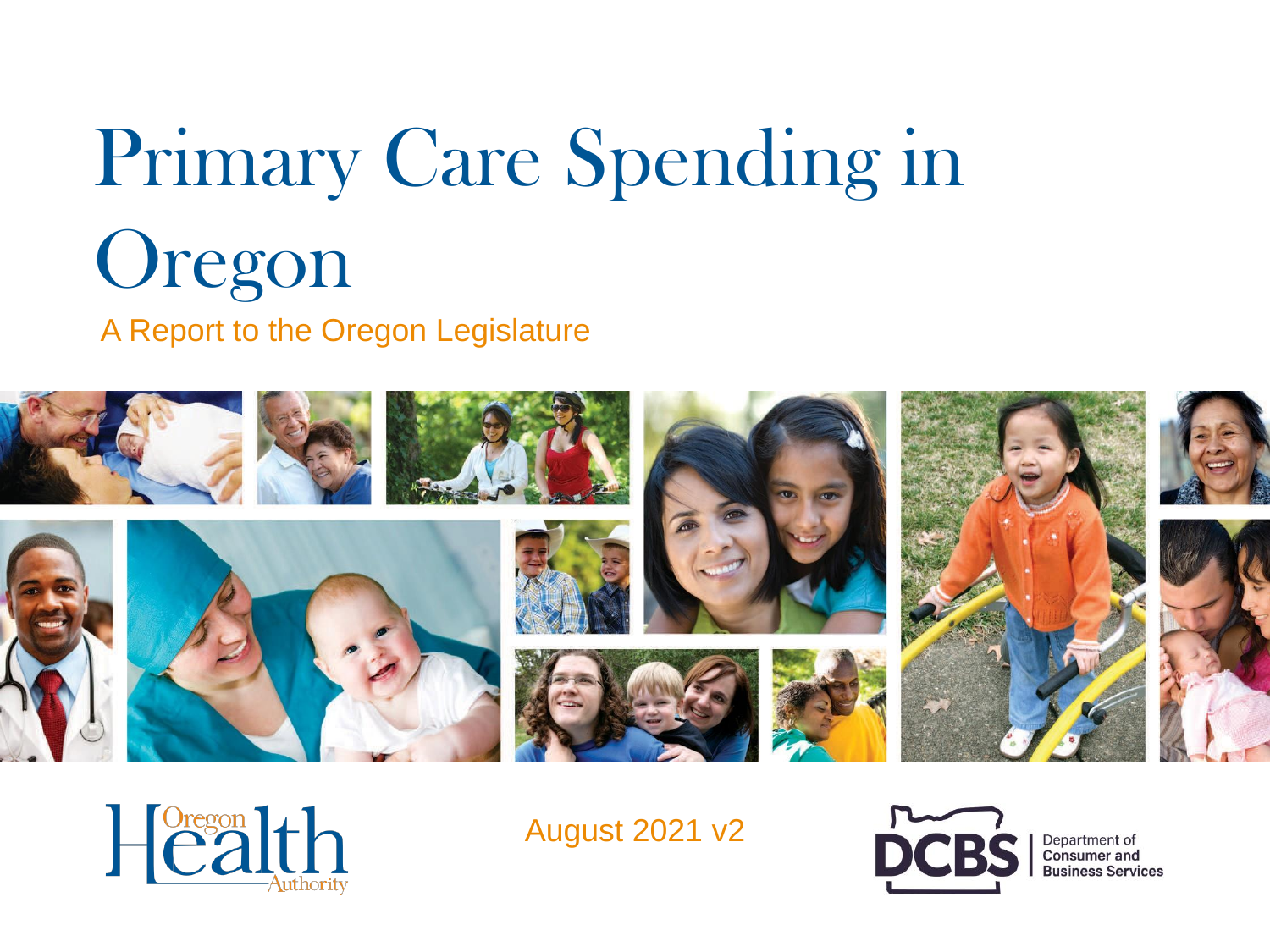## **Table of contents**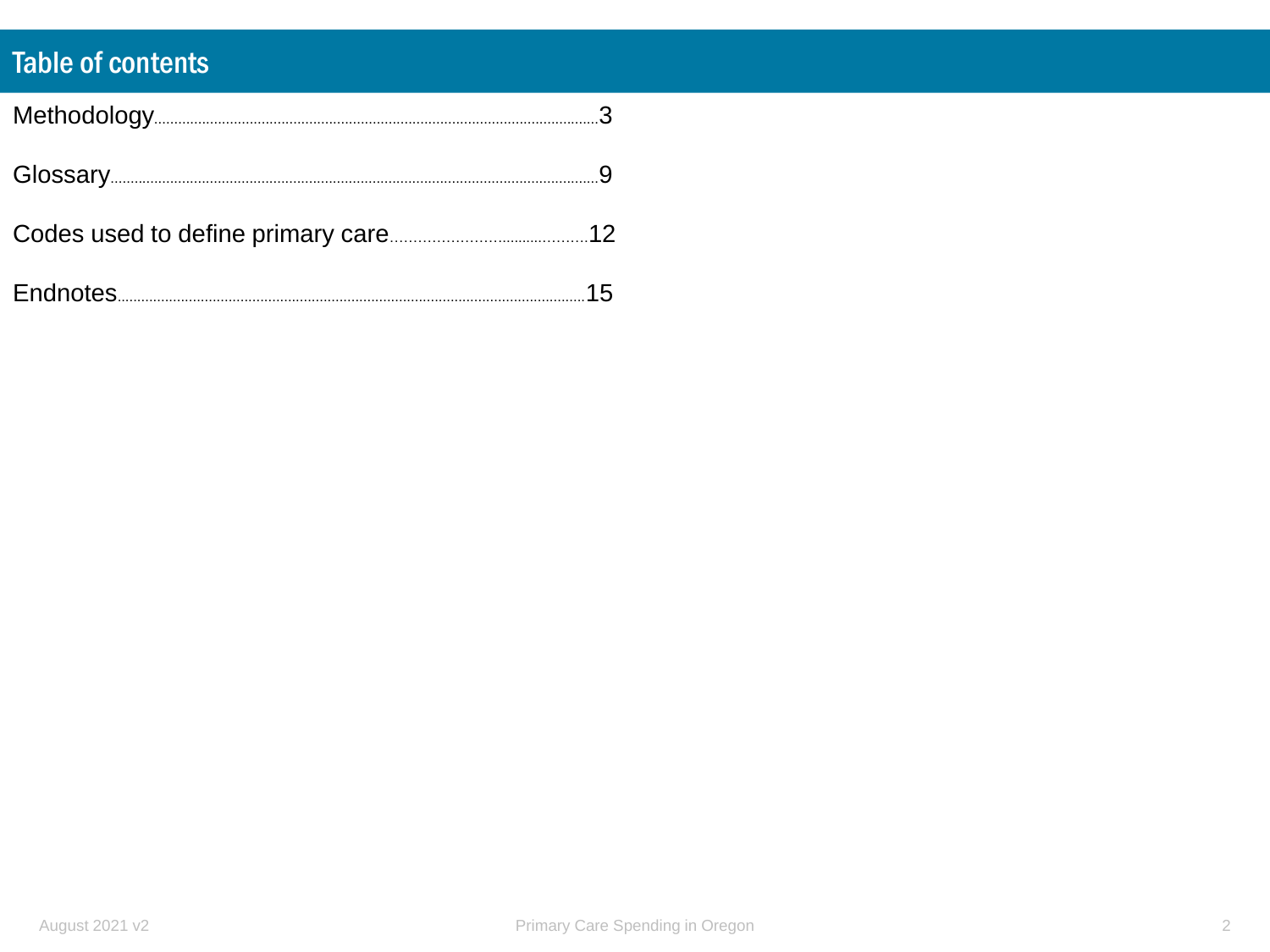#### **What's included in total medical spending and primary care spending?**

Medical and primary care spending in this report are calculated from claims-based and non-claims-based payments to health care providers and provider organizations.

#### **Claims-based payments**

These include payments to health care providers and organizations as reported by health care claims data. Total medical spending and primary care spending from claims-based payments were identified using information about the rendering or billing provider and the service rendered on the claim.

Information about claims-based payments was obtained from OHA's All Payer All Claims (APAC) Data Reporting Program. APAC collects information about health care claims and encounters from all health care payers covered by SB 231 and HB 4017. This includes:

- Prominent carriers
- CCOs, and
- PEBB and OEBB plans.

APAC also collects information from the below, which are not covered by SB 231:

- Medicaid fee-for-service, and
- Medicare fee-for-service programs.

APAC does **not** collect information from:

- Carriers with fewer than 5,000 members in Oregon
- ERISA self-insured employers
- Some types of commercial health plans, and
- Some types of public health care coverage.

In addition, APAC does not collect information about health care received by people who pay out-of-pocket. This includes people without insurance.

APAC data are refreshed quarterly so carriers and CCOs can adjust and finalize claims. The first three quarters of the annual data in this report have been refreshed four times, which is the maximum. The last quarter has been refreshed three times. In other words, there has been ample time to adjust any claims data used to generate this report.

#### **Non-claims-based payments**

These payments go to health care providers and provider organizations to:

- Motivate efficient care delivery
- Reward achievement of quality or cost-savings goals, and
- Build health care capacity.

Non-claims-based payments are separate from payments made using claims. However, some types of non-claims-based payments may be based on analysis of claims data (e.g., payments to reward providers for achieving quality or cost savings based on quality measures calculated from claims data).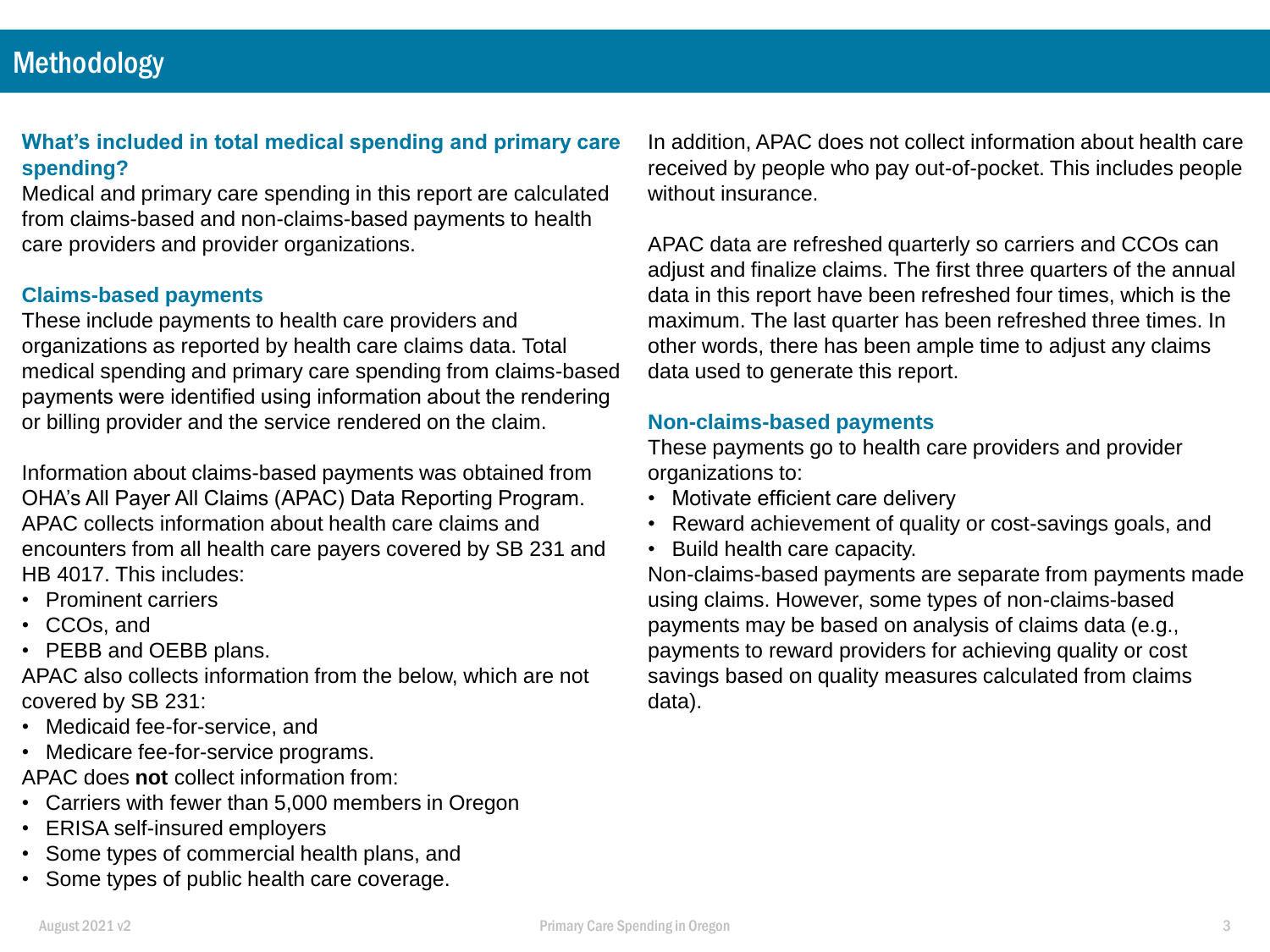Information about non-claims-based payments is gathered from a reporting template completed by carriers and CCOs. Carriers and CCOs receive instructions in the template to report total health care spending and primary care spending in the following categories as defined by Oregon Administrative Rules 836-053-1500 through 836-053-1510 and 409-027-0010 through 409-027-0030:

- Capitation payments and provider salaries
- Risk-based payments
- Payments to patient-centered primary care homes or other patient-centered medical homes
- Payments to reward achievement of performance goals, such as quality or cost-savings goals
- Payments to help providers adopt health information technology, and
- Payments for workforce expenditures, such as practice coaches, patient educators, patient navigators or nurse care managers.

Carriers and CCOs were instructed to report spending on the template for services implemented or incurred in calendar year 2019. Carriers and CCOs received instructions in the template to include behavioral health expenditures provided at the primary care clinic level and exclude dental spending. This is consistent with criteria to identify total medical spending and primary care spending from claims-based payments.

In addition to non-claims-based spending, carriers and CCOs

were required to report total months of enrollment in 2019. This allows for calculation of non-claims-based spending permember per-month. Carriers also received instructions to report non-claims-based spending and enrollment separately for commercial, Medicare Advantage, and PEBB and OEBB plans.

#### **Limitations**

Prominent carriers and CCOs vary in organizational size, composition of network providers and unique arrangements. Moreover, CCOs are required to provide services, such as nonemergent medical transportation, that commercial carriers do not commonly provide. These differences may affect the results presented in this report.

CCOs vary in organizational size, populations and geographic regions served, demographics, available providers, types of providers, plan type and other factors that may influence primary care and total medical spending. In some cases, spending amounts for certain services may be outside the control of the CCO. The dataset used by OHA to determine primary care spending may exclude some primary care spending due to how hospital-affiliated primary care providers bill for services.

Claims-based data for Kaiser Foundation Health Plan of the Northwest are self-reported expenditures. These data are not from APAC.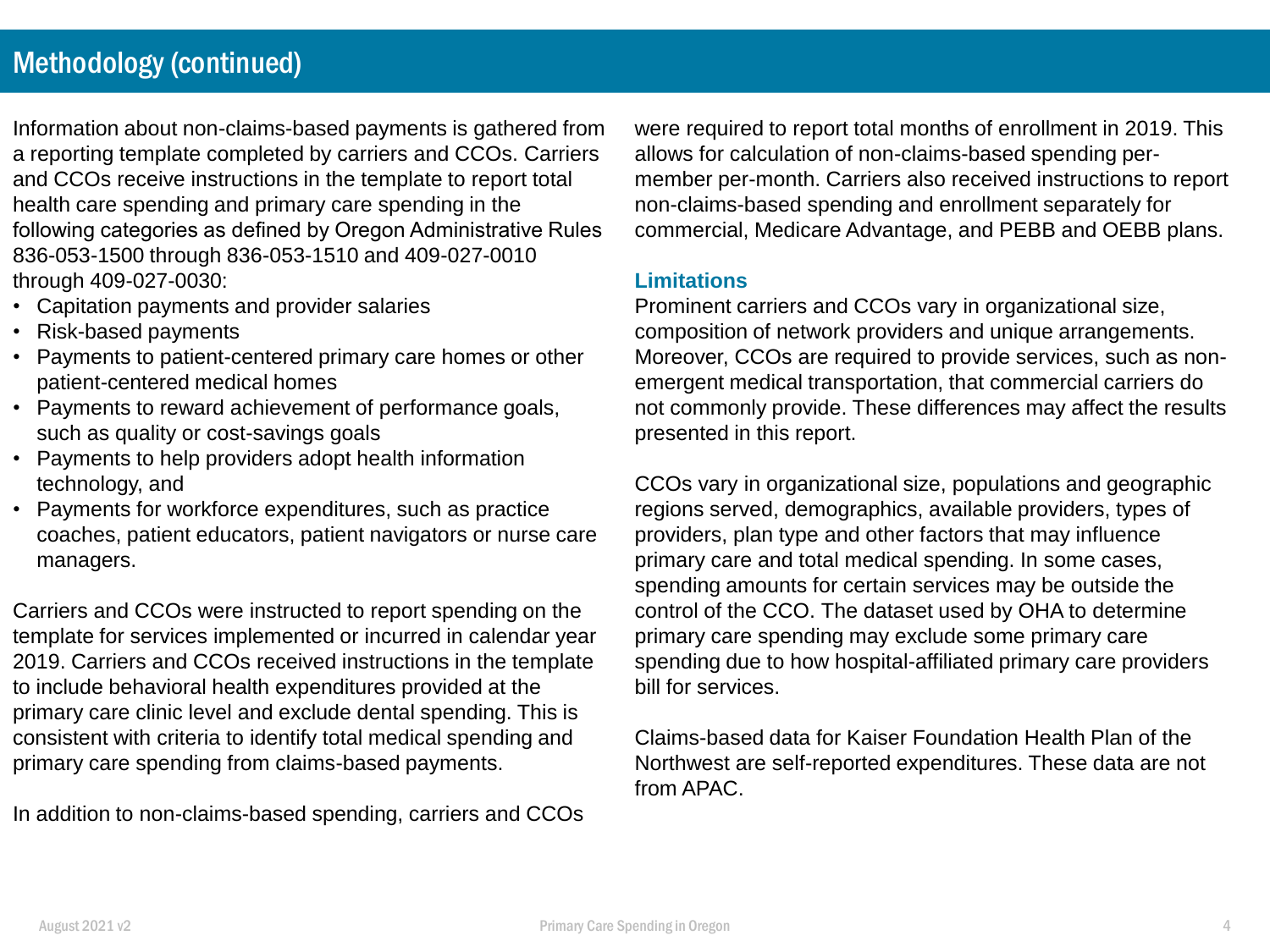#### **What's not included in this report?**

This report includes total health care spending and primary care spending of plans offered by prominent carriers and by CCOs:

- Commercial
- Medicare Advantage, and
- PEBB and OEBB.

The report excludes spending by the following health care payers:

- Health insurance carriers with annual health premium income of less than \$200 million in 2019
- ERISA self-insured employers
- Medicare fee-for-service
- Medicaid fee-for-service
- TRICARE
- Veterans Health Administration, and
- Indian Health Service.

In addition, the report excludes information about health care received by people who pay out-of-pocket. This includes people without insurance.

#### **Identifying total medical spending and primary care spending from claims-based payments**

#### Total medical spending: Claims that met the following criteria were used to calculate total medical spending:

- Claims for medical services rendered in calendar year 2019. Prescription drug claims were excluded.
- Services rendered by health care providers or provider organizations with a practice address in Oregon or one of the following border areas:
	- o In Washington
		- **•** Longview
		- Vancouver
		- Battle Ground, or
		- Walla Walla
	- o In Idaho
		- Emmett
		- Fruitland
		- Payette
		- New Plymouth, or
		- Weiser
- Claims not denied by health care payers.

Spending was calculated as the sum of dollars paid to health care providers by carriers or CCOs. Dollars paid to providers by patients in the forms of a copay, coinsurance or deductible were excluded.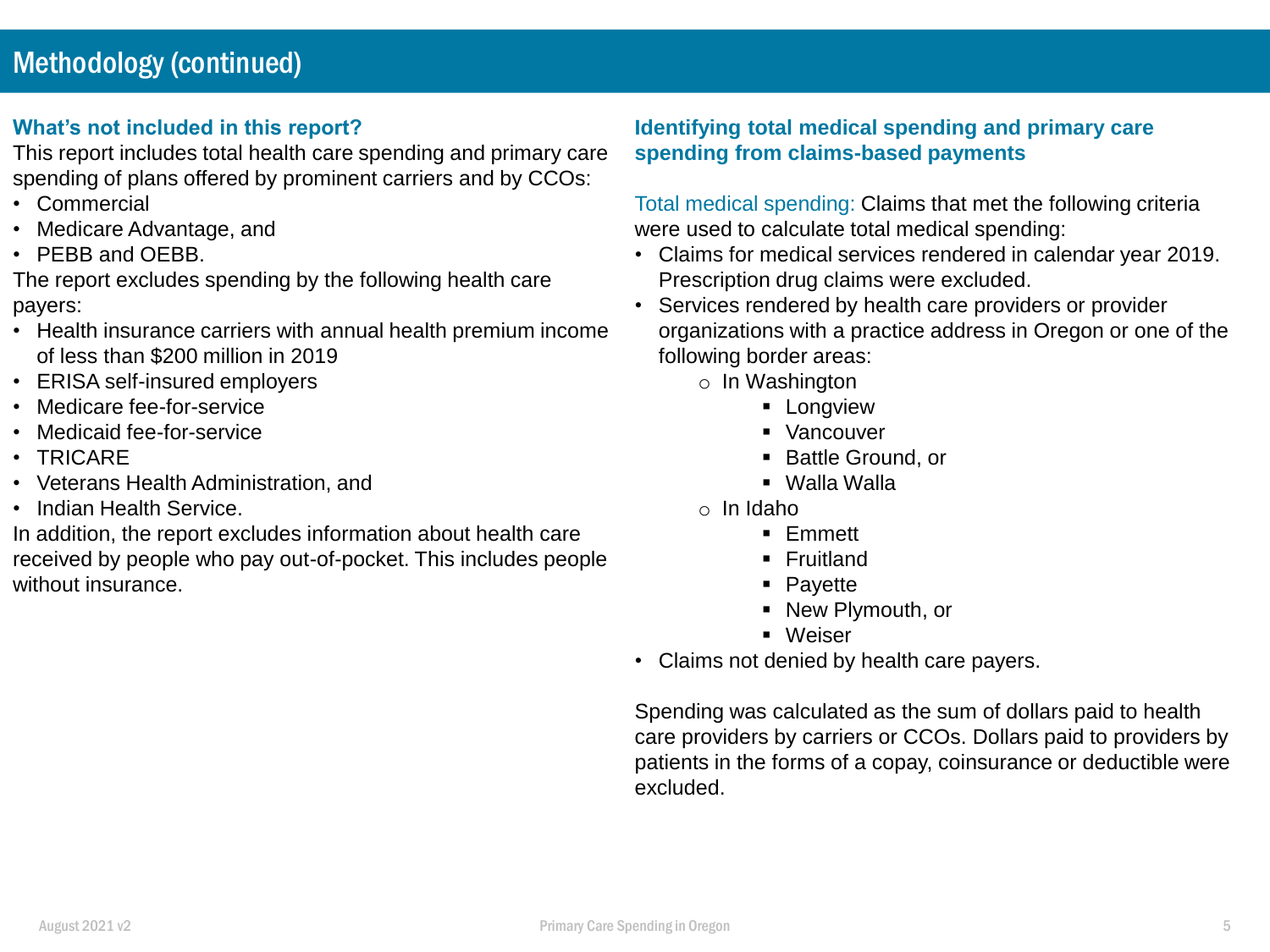## Methodology (continued)

Primary care spending: Primary care spending is a subset of total medical spending. To calculate primary care spending, claims that met the following criteria were selected from claims used to calculate total medical spending:

- Providers or provider organizations that rendered services as primary care providers. A list of provider taxonomy codes used to identify primary care providers was established through review of:
	- o SB 231
	- o The National Uniform Claim Committee's Health Care Provider Taxonomy code set, and
	- o The Health Cost Guidelines medical code set, which is used to identify primary care claims in APAC.

The complete list of taxonomy codes is on page 13 of this report.

The following types of individual providers were included in the code list:

- Physicians specializing in:
	- o Child and adolescent psychiatry
	- o Family medicine
	- o General medicine
	- o General psychiatry
	- o Geriatric medicine
	- o Obstetrics and gynecology
	- o Pediatrics or preventive medicine
- Nurses
	- o Nurse practitioners
	- o Nurse non-practitioners
	- o Certified clinical nurse specialists
- Physicians' assistants
- Naturopathic medicine providers

The following types of provider organizations were included in the code list:

- Primary care clinics
- Federally qualified health centers (FQHCs), and
- Rural health centers.
- The claims were for primary care services. A list of Current Procedural Terminology (CPT®) codes used to identify primary care providers was established:
	- o Through review of:
		- CPT<sup>®</sup> codes, and
		- The National Committee on Quality Assurance's Healthcare Effectiveness Data and Information Set
	- $\circ$  Through consultation with:
		- OHA's Actuarial Services Unit, and
		- Oregon Health & Science University's Center for Health Systems Effectiveness.

The complete list of CPT<sup>®</sup> is on page 12 of this report.

The following types of services were included:

- Office or home visits
- General medical exams
- Routine medical and child health exams
- Preventive medicine evaluation or counseling
- Administration and interpretation of health risk assessments
- Routine obstetric care excluding delivery (60 percent of payment amount reported on claims is included to represent non-delivery services), and
- Other preventive medicine.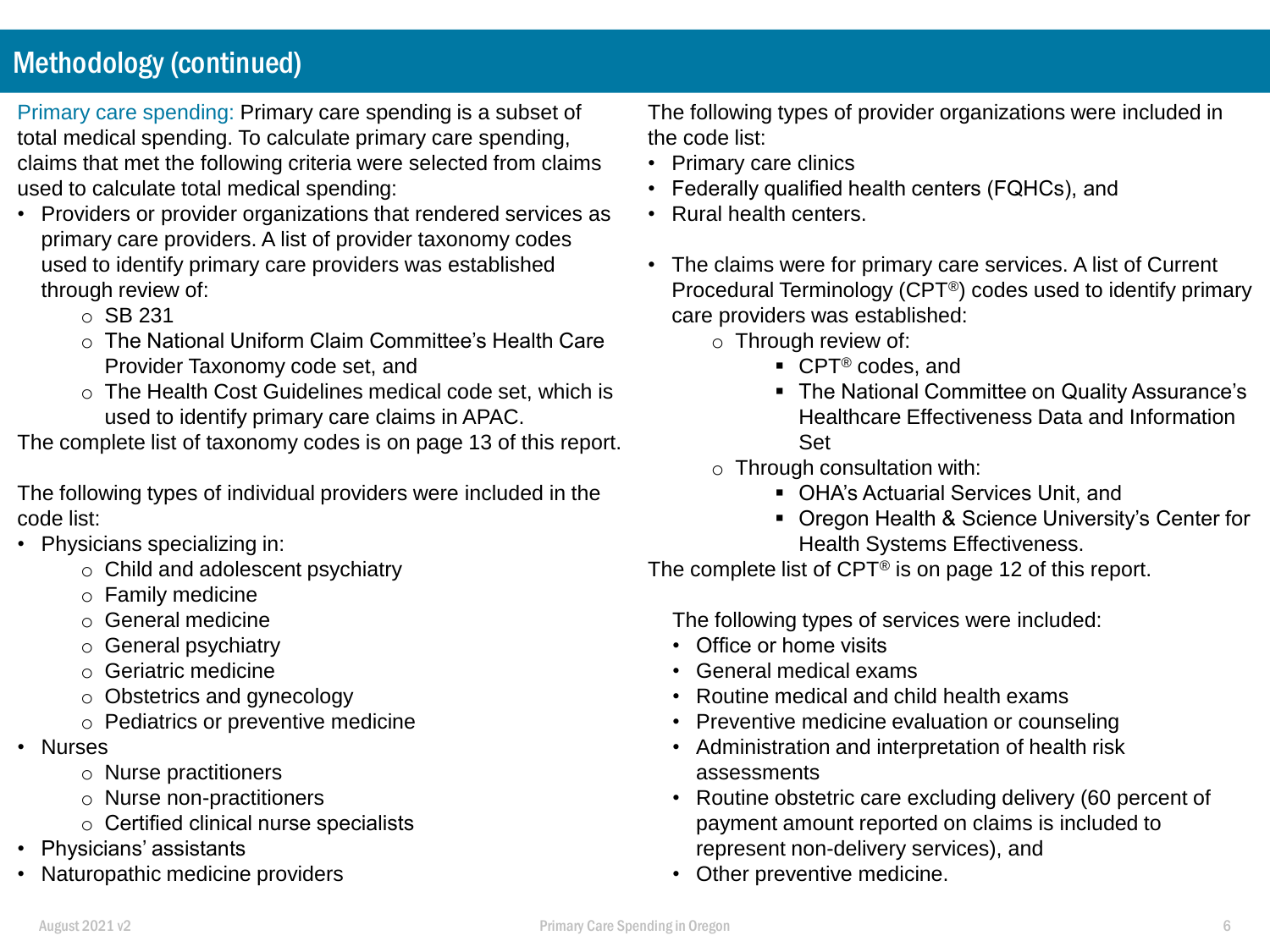## Methodology (continued)

Claims were grouped by carrier and CCO to report primary care spending as a percentage of total medical spending for each. For carriers, claims were further grouped to report results separately for each type of coverage by:

- Commercial
- Medicare Advantage, and
- PEBB and OEBB.

#### **Calculating total medical spending and primary care spending by payer type and payer**

To calculate total medical and primary care spending by prominent carriers and CCOs, the following were summed from the reporting template:

- Claims-based payments from APAC, and
- Non-claims-based payments.

For prominent carriers, payments by the following plans were summed to report results separately for each type of coverage:

- Commercial
- Medicare Advantage, and
- PEBB and OEBB.

#### **Calculating per-member per-month (PMPM) spending**

PMPM spending is defined as total paid by payer divided by member months. To calculate PMPM primary care spending and non-primary-care spending, calculations were made separately for claims-based and non-claims-based payments and summed:

• For claims-based payments, spending by carriers and CCOs were divided by total member months for each payer type from APAC.

- For non-claims-based payments, spending by carriers and CCOs from the specialized reporting template were divided by member months from the template.
- Results from the above steps were summed to calculate PMPM total medical spending and PMPM primary care spending. PMPM primary care spending was subtracted from PMPM total medical spending to calculate PMPM nonprimary-care spending.

These steps were used to calculate PMPM spending by all CCOs and prominent carriers offering:

- Commercial
- Medicare Advantage, and
- PEBB and OEBB plans.

These steps were also used to calculate PMPM spending for each carrier and CCO.

#### **Enrollment**

Enrollment is reported as number of unique people with health care coverage in 2019 as reported in APAC. Enrollment is calculated by taking the total member months and dividing by 12. This number is used as the annual enrollment number. A person may be enrolled with more than one health plan at the same time. This means the number of people enrolled with all carriers in this report may sum to more than the total number of actual people enrolled.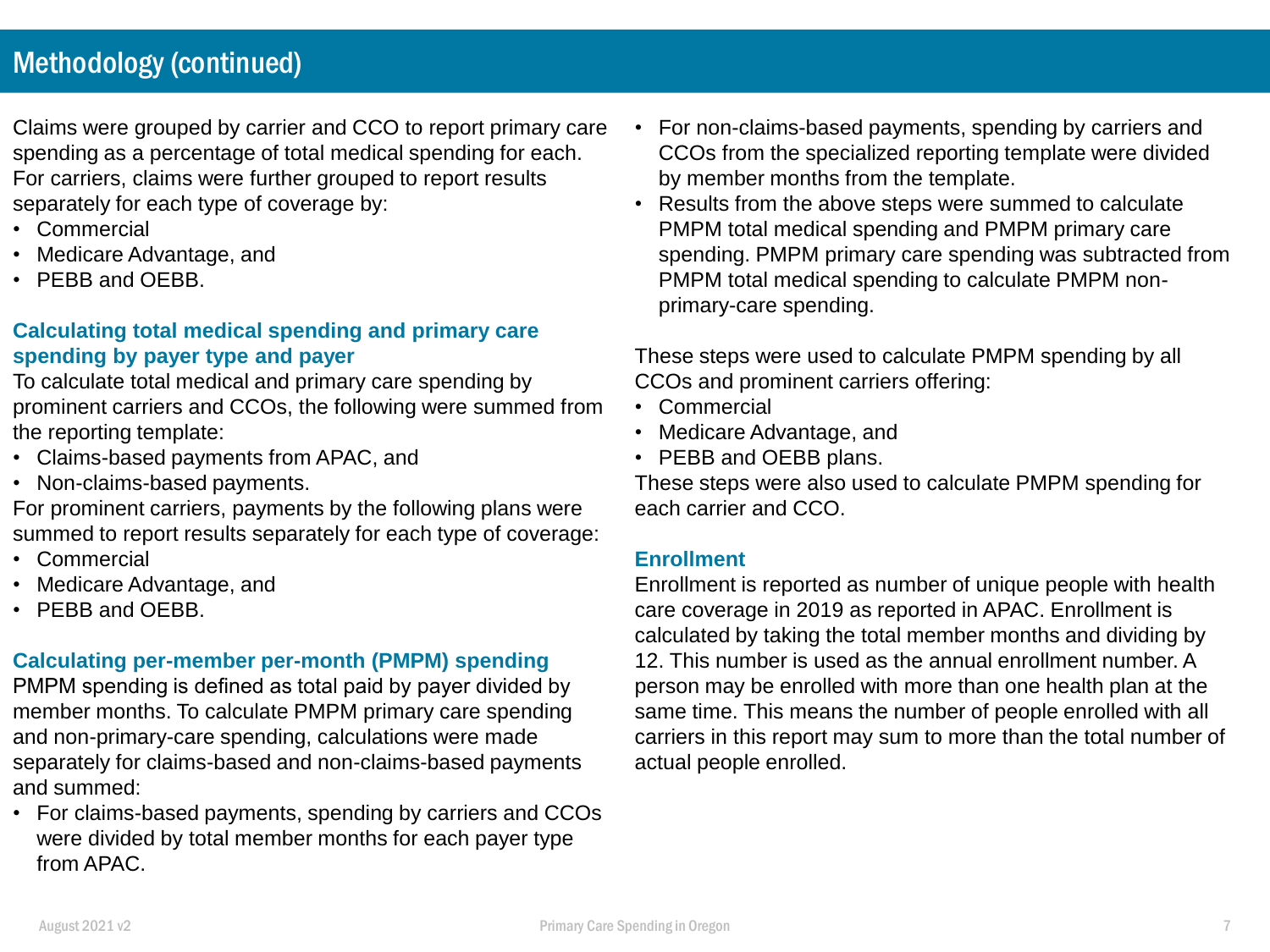#### **Calculating primary care non-claims-based spending as a percent of total primary care spending**

Primary care spending by most prominent carriers and CCOs consists of both claims-based and non-claims-based spending. The proportion of primary care spending that a prominent carrier or CCO allocates to non-claims-based spending is calculated by dividing primary care non-claims-based spending by total primary care spending.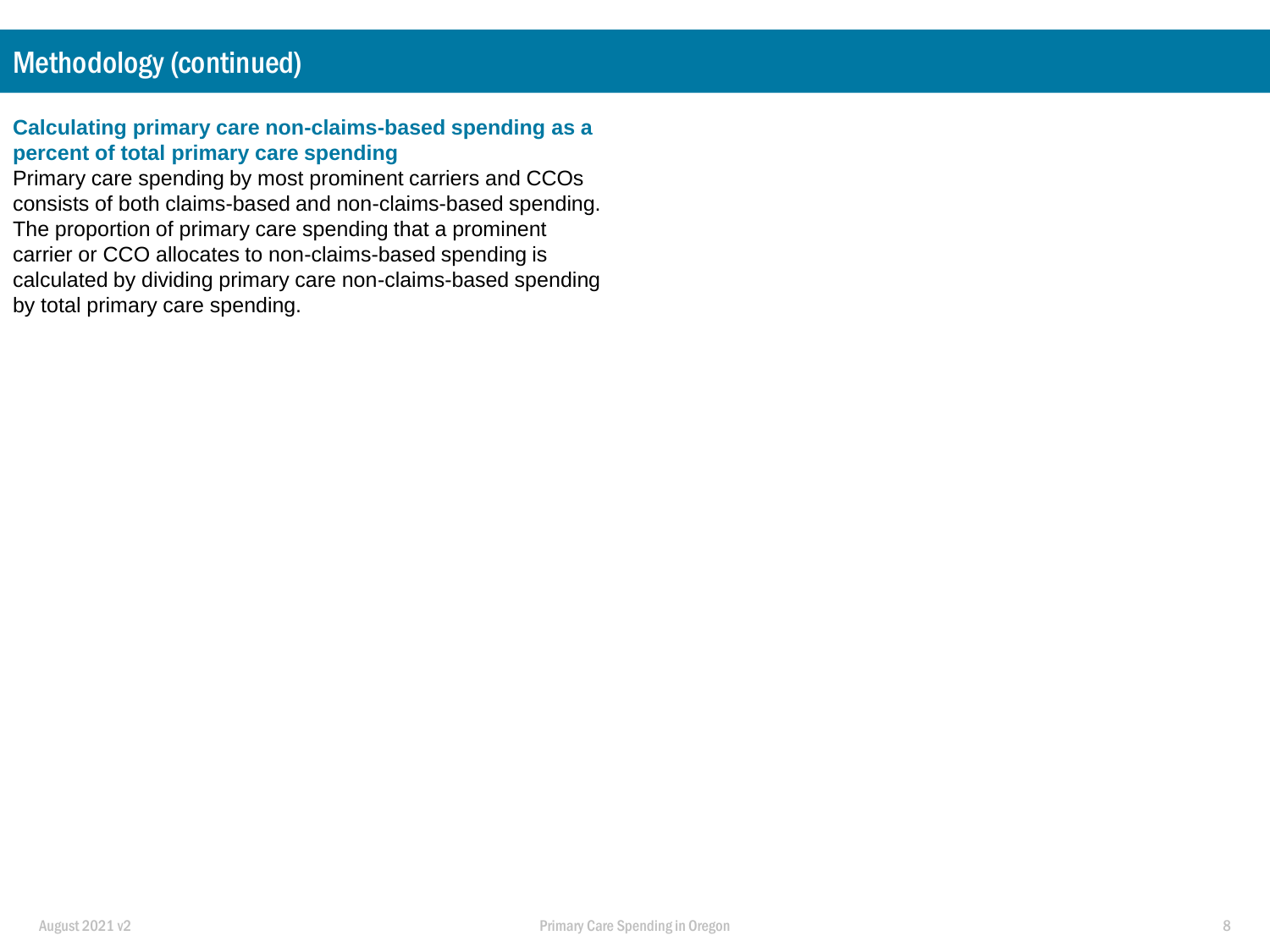## **Glossary**

**Capitation payment:** Single payment to a health care provider to provide health care services to a health plan member over a defined period of time. Services covered by capitation payments may be broad, such as all outpatient and inpatient services. Conversely, they may be narrow, such as primary care or mental health only. Capitation payments are a type of non-claims-based payment. They provide financial incentives for providers to manage care efficiently. They also avoid costly complications or expensive services such as emergency department or inpatient admissions.

**Claims:** Communications from health care providers to health care payers requesting payments for services rendered by providers. Claims include information about patient diagnoses, procedures performed by providers, amount payers and patients will pay for services under health insurance plans, and ― in cases of paid claims ― amounts paid by payers.

**Claims-based payment:** Payments to health care providers for specific services or sets of services rendered by providers and documented on health care claims. This is also known as fee-for-service. Claims-based payment systems may motivate providers to bill health care payers for a high volume of services rather than providing efficient care.

**Commercial health plans:** Group or individual health insurance plans offered by health insurance carriers.

#### **Coordinated care organizations (CCOs):** Local

organizations that provide physical, mental and dental health care using global budgets that grow at a fixed rate. CCOs are accountable for the health outcomes of populations they serve. CCOs are part of Oregon's Medicaid program, which provides health coverage for low-income Oregonians.

**Health care payers:** Health insurance plans or health coverage programs that pay doctors, hospitals and other health care providers for care and services received by people with health care coverage. Health care payers include:

- Commercial health insurance plans
- Medicare Advantage plans
- PEBB and OEBB plans offered by health insurance carriers
- CCOs that provide and pay for care for Medicaid members, and
- Public programs, such as:
	- o Medicaid fee-for-service
	- o Medicare fee-for-service, and
	- o Other state and federal programs that pay claims for members.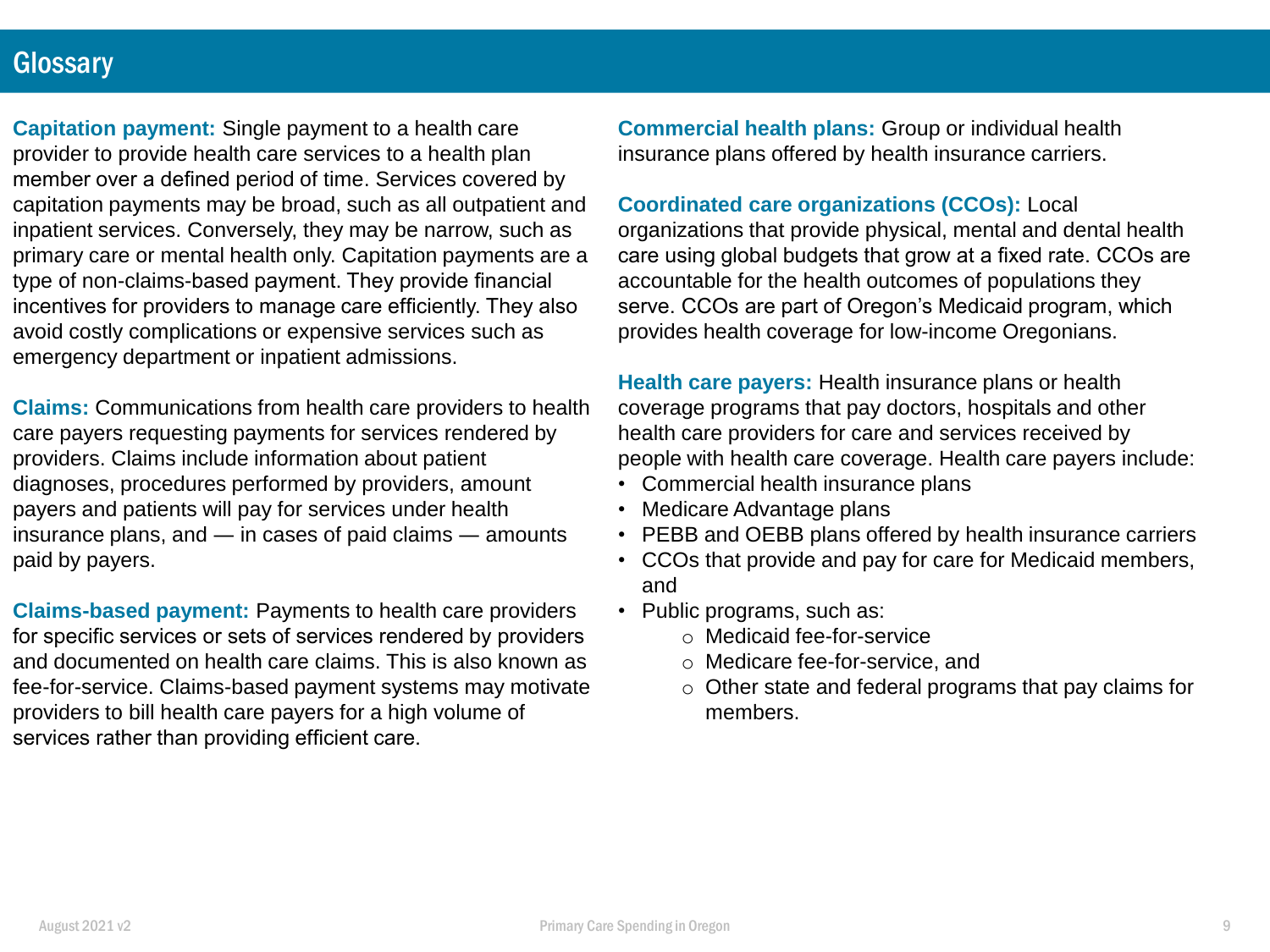## Glossary (continued)

**Medicaid:** Health coverage for low-income Oregonians. Medicaid coverage includes:

- CCOs
- Other Medicaid managed care, and
- Medicaid fee-for-service (FFS).

Medicaid is funded by a mix of state and federal funds. Since 2014, Oregonians with incomes at or below 138 percent of the federal poverty level have been Medicaid-eligible. The waiting list for the Medicaid program has been eliminated.

**Medicaid fee-for-service:** A payment methodology by which the state directly pays health care providers for services delivered to individuals with Medicaid coverage. Payments are based on claims. Primary care spending by Medicaid fee-for-service is not included in this report.

**Medicare Advantage:** Health insurance plans offered by health insurance carriers where the federal Medicare program pays part of the premium. This is also known as Medicare Part C. The overwhelming majority of people in Medicare Advantage are age 65 and older.

**Medicare fee-for-service:** A payment methodology by which the federal Medicare program directly pays health care providers for services to individuals with Medicare coverage. Payments are based on claims. Primary care spending by Medicare feefor-service is not included in this report.

**Member months:** Total number of months in a given calendar year that the enrolled health insurance plan members have coverage. For example, if one member was enrolled in a plan for all 12 months of 2019 and another member was enrolled for only 10 months, total member months equal 22. To provide a standard measure of spending across types of coverage or insurance plans, total spending is often divided by member months in order to report per-member per-month (PMPM) spending.

**Non-claims-based payment:** Payments to health care providers intended to:

- Motivate efficient care delivery
- Reward achievement of quality or cost-savings goals, and
- Build health care infrastructure and capacity. Non-claims-based payments are not payments for specific services rendered by providers and reported on health care claims. However, they may be awarded based on information reported on claims. Oregon Administrative Rules 836-053-1500 through 836-053-1510 and 409-027-0010 through 409-027-0030 define seven types of non-claims-based payments for purposes of reporting on medical spending allocated to primary care under Senate Bill 231 (2015). See page 4 for a list of the categories.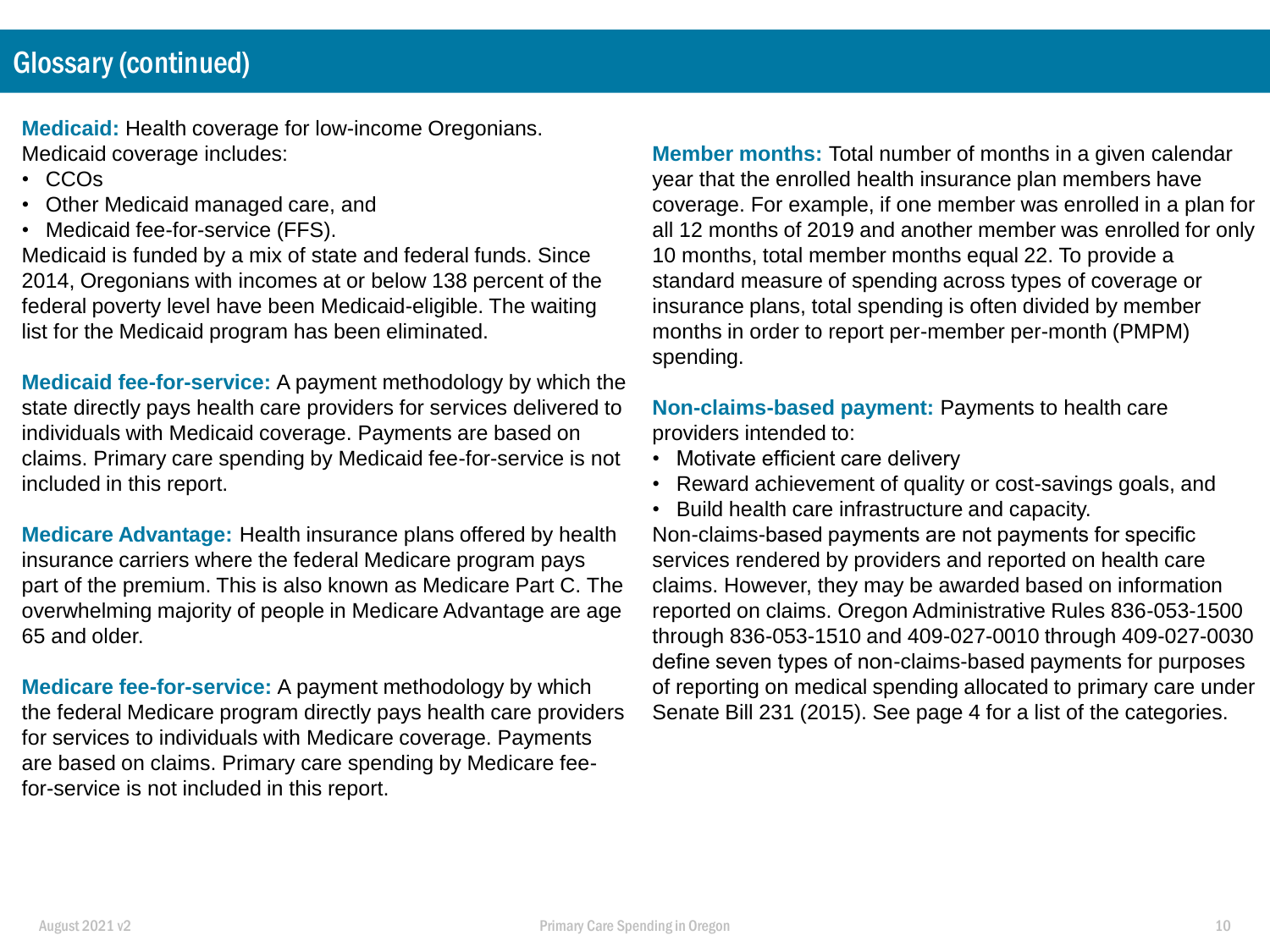## Glossary (continued)

**Patient-centered medical homes (PCMHs):** Health care clinics that:

- Are accountable for the large majority of each patient's physical and mental health care needs
- Are patient-centered and oriented toward the whole person, and
- Coordinate care with specialists, hospitals and other elements of the broader health care system.

PCMHs include patient-centered primary care homes and clinics recognized by other primary care initiatives.

**Patient-centered primary care homes (PCPCHs):** Health care clinics recognized by the Oregon Health Authority for the clinics' commitment to providing high-quality, patient-centered care. A PCPCH must meet quality measures in six core attributes to receive recognition.

**Per-member per-month (PMPM):** Spending on care for members of a health plan divided by member months. Dividing spending by member months provides a comparable measure of spending across health plans and payers, regardless of the number of members enrolled.

**Primary care:** Health care that includes:

- General exams and assessments
- Preventive care, and
- Care coordination.

Primary care providers:

- Respond to new patient needs and undiagnosed conditions
- Help patients navigate the health system, and
- Maintain relationships over time.

For purposes of reporting on medical spending allocated to primary care under SB 231 and HB 4017, primary care is defined as a specific set of health care services delivered by specific types of health care providers and practices (see the "Methodology" section for details).

**Prominent carriers: Health insurance carriers with annual** premium incomes of \$200 million or more. Prominent carriers were defined by Oregon Administrative Rules 836-053-1500 through 836-053-1510 for purposes of reporting on medical spending allocated to primary care under SB 231.

#### **Public Employees' Benefit Board (PEBB) and Oregon Educators Benefit Board (OEBB):** Boards that contract with private health insurance companies to:

- Provide health insurance plans for educators and public employees, and
- Contribute the employer share of premiums for covered employees.

OEBB and PEBB became part of OHA in 2009.

**Risk-based payments:** Payments received by health care providers that may be reduced if costs exceed defined targets. In a risk-based payment system, providers may pay a penalty or share in costs that exceed the target.

**Self-insured employers:** Employers that set aside funds to pay for health care expenses of employees, rather than buy a group health insurance plan offered by a private insurance company. Primary care spending by ERISA self-insured employers is not included in this report.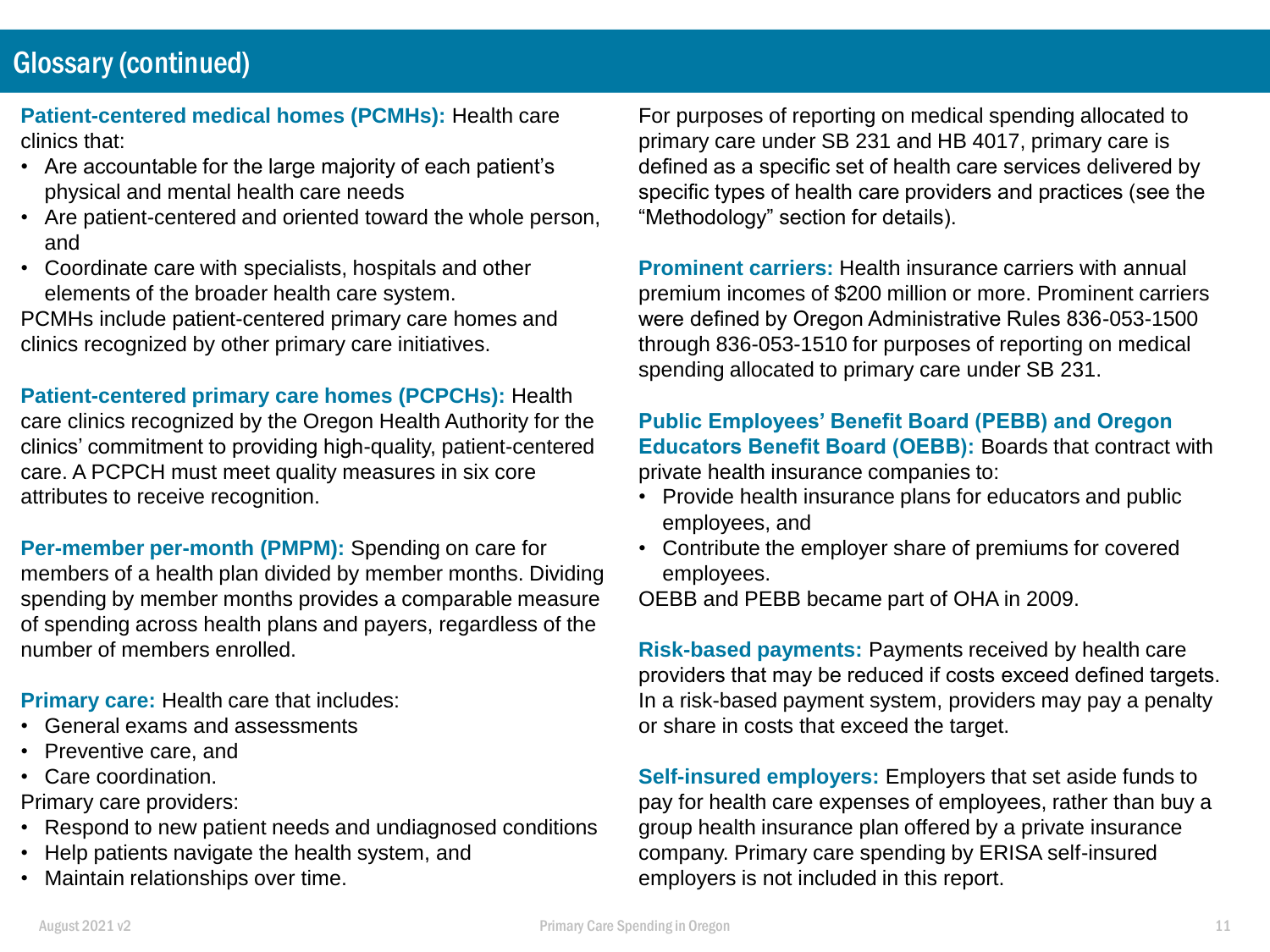#### **CPT**® **codes and description**

| 59400       | Routine obstetric care including vaginal delivery<br>(global code) - 60 percent of payment for CCOs  | 9940 |
|-------------|------------------------------------------------------------------------------------------------------|------|
| 59510       | Routine obstetric care including cesarean delivery<br>(global code) - 60 percent of payment for CCOs | 9940 |
| 59610       | Routine obstetric care including vaginal birth after<br>C-section (VBAC) delivery (global code) - 60 | 9941 |
|             | percent of payment for CCOs                                                                          | 9942 |
| 59618       | Routine obstetric care including attempted VBAC                                                      | 9944 |
|             | delivery (global code) - 60 percent of payment for                                                   | 9944 |
|             | CCO <sub>s</sub>                                                                                     | 9948 |
| 90460-90461 | Immunization through age 18, including provider<br>consult                                           | 9948 |
| 90471-90472 | Immunization by injection                                                                            | 9949 |
| 90473-90474 | Immunization by oral or intranasal route                                                             | 9949 |
| 96160-96161 | Administration of health risk assessment                                                             |      |
| 96372       | Therapeutic, prophylactic or diagnostic injection                                                    | 9949 |
| 98966-98968 | Non-physician telephone services                                                                     |      |
| 98969       | Online assessment, management services by                                                            | 9949 |
|             | non-physician                                                                                        | G00  |
| 99201-99205 | Office or outpatient visit for a new patient                                                         |      |
| 99211-99215 | Office or outpatient visit for an established patient                                                | G03  |
| 99241-99245 | Office or other outpatient consultations                                                             | G04  |
| 99339-99340 | Physician supervision of patient in home or rest                                                     |      |
|             | home                                                                                                 | G04  |
| 99341-99345 | Home visit for a new patient                                                                         | G04  |
| 99347-99350 | Home visit for an established patient                                                                | G04  |
| 99381-99387 | Preventive medicine initial evaluation                                                               | G05  |
| 99391-99397 | Preventive medicine periodic reevaluation                                                            |      |
| 99401-99404 | Preventive medicine counseling or risk reduction                                                     |      |
|             | intervention                                                                                         | G05  |

| 99406-99407 | Smoking and tobacco use cessation counseling<br>visit                         |
|-------------|-------------------------------------------------------------------------------|
| 99408-99409 | Alcohol or substance abuse screening and<br>brief intervention                |
| 99411-99412 | Group preventive medicine counseling or risk<br>reduction intervention        |
| 99429       | Unlisted preventive medicine service                                          |
| 99441-99443 | Telephone calls for patient management                                        |
| 99444       | Non-face-to-face online medical evaluation                                    |
| 99483       | Cognition and functional assessment                                           |
| 99484       | Care management services for behavioral health<br>conditions                  |
| 99492       | Initial psychiatric collaborative care management                             |
| 99493       | Subsequent psychiatric collaborative care<br>management                       |
| 99494       | Initial or subsequent psychiatric collaborative<br>care management            |
| 99495-99496 | Transitional care management services                                         |
| G0008-G0010 | Administration of influenza virus, pneumococcal,<br>hepatitis B vaccine       |
|             | G0396-G0397 Alcohol or substance abuse assessment                             |
|             | G0438-G0439 Annual wellness visit, personalized prevention<br>plan of service |
| G0442       | Annual alcohol screening                                                      |
| G0443       | Brief behavioral counseling for alcohol misuse                                |
| G0444       | Annual depression screening                                                   |
| G0506       | Comprehensive assessment of and care planning                                 |
|             | for patients requiring chronic care management<br>services                    |
|             | G0513-G0514 Prolonged preventive service                                      |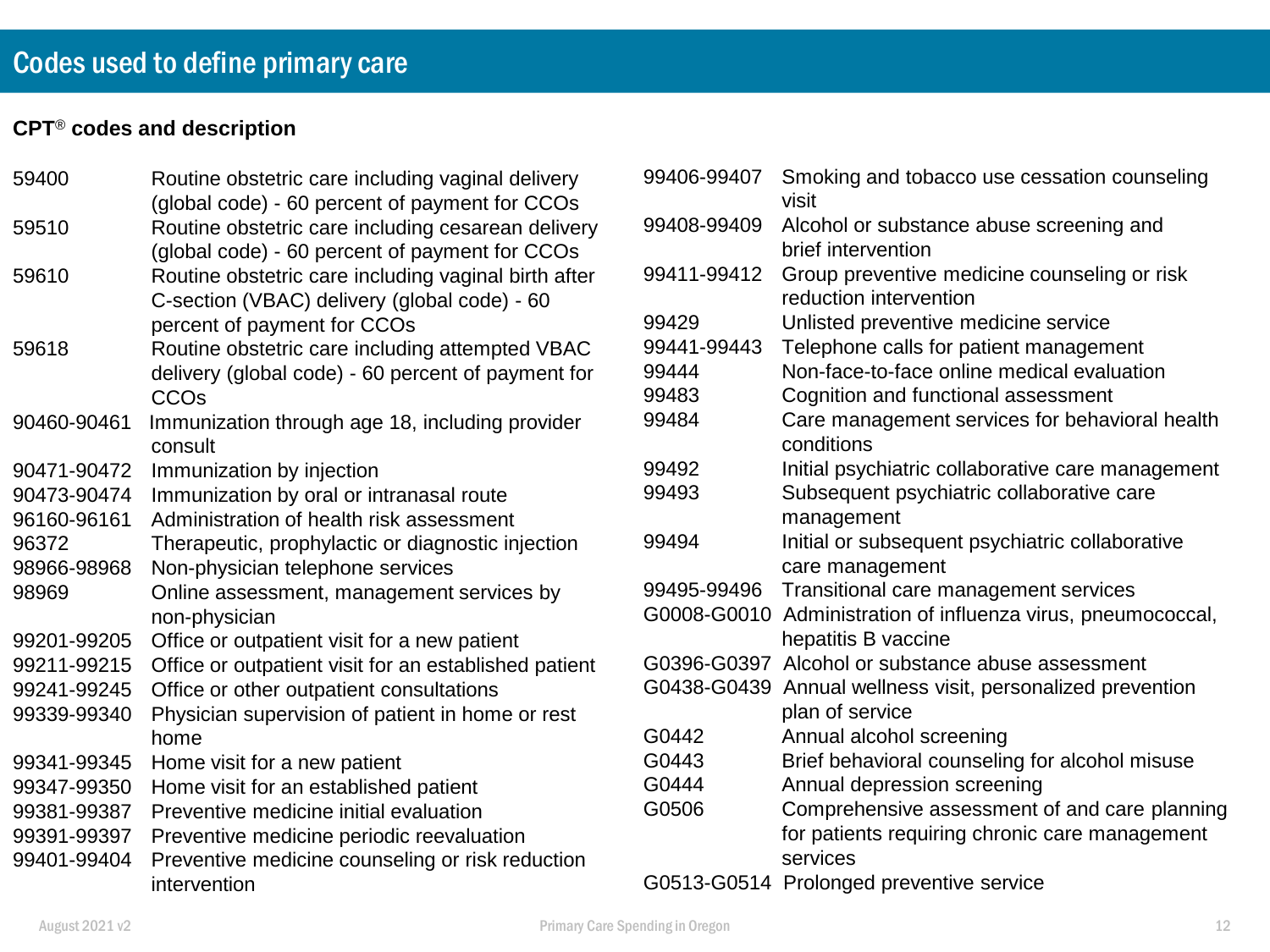### **Specialty taxonomy code and description**

| 261QF0400X | Federally qualified health center             |
|------------|-----------------------------------------------|
| 261QP2300X | Primary care clinic                           |
| 261QR1300X | <b>Rural health clinic</b>                    |
| 207Q00000X | Physician, family medicine                    |
| 207R00000X | Physician, general internal medicine          |
| 175F00000X | Naturopathic medicine                         |
| 208000000X | Physician, pediatrics                         |
| 2084P0800X | Physician, general psychiatry                 |
| 2084P0804X | Physician, child and adolescent psychiatry    |
| 207V00000X | Physician, obstetrics and gynecology          |
| 207VG0400X | Physician, gynecology                         |
| 208D00000X | Physician, general practice                   |
| 363L00000X | Nurse practitioner                            |
| 363LA2200X | Nurse practitioner, adult health              |
| 363LF0000X | Nurse practitioner, family                    |
| 363LP0200X | Nurse practitioner, pediatrics                |
| 363LP0808X | Nurse practitioner, psychiatric               |
| 363LP2300X | Nurse practitioner, primary care              |
| 363LW0102X | Nurse practitioner, women's health            |
| 363LX0001X | Nurse practitioner, obstetrics and gynecology |
| 363A00000X | Physician's assistant                         |
| 363AM0700X | Physician's assistant, medical                |
| 207RG0300X | Physician, geriatric medicine                 |
| 175L00000X | Homeopathic medicine                          |
| 2083P0500X | Physician, preventive medicine                |
| 364S00000X | Certified clinical nurse specialist           |
| 163W00000X | Nurse, non-practitioner                       |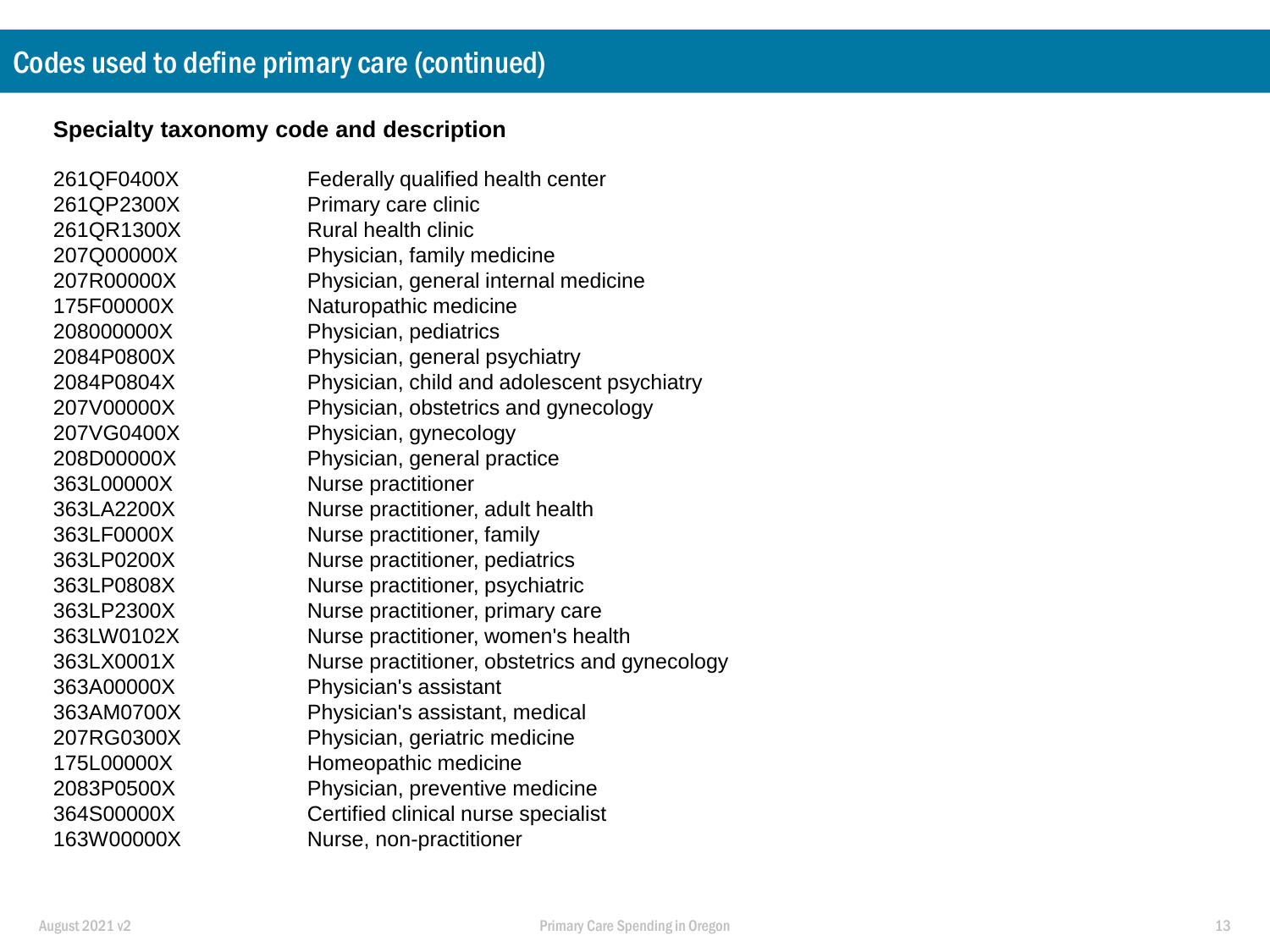#### **ICD-10 codes and description**

- Z00 Encounter for general exam without complaint
- Z000 Encounter for general adult medical examination
- Z0000 Encounter for general adult medical exam without abnormal findings
- Z0001 Encounter for general adult medical exam with abnormal findings
- Z001 Encounter for newborn, infant and child health examinations
- Z0011 Newborn health examination
- Z00110 Health examination for newborn under 8 days old
- Z00111 Health examination for newborn 8 to 28 days old
- Z0012 Encounter for routine child health examination
- Z00121 Encounter for routine child health exam with abnormal findings
- Z00129 Encounter for routine child health exam without abnormal findings
- Z008 Encounter for other general examination
- Z014 Encounter for gynecological examination
- Z0141 Encounter for routine gynecological examination
- Z01411 Encounter for gynecological exam, general, routine with abnormal findings
- Z01419 Encounter for gynecological exam, general, routine without abnormal findings